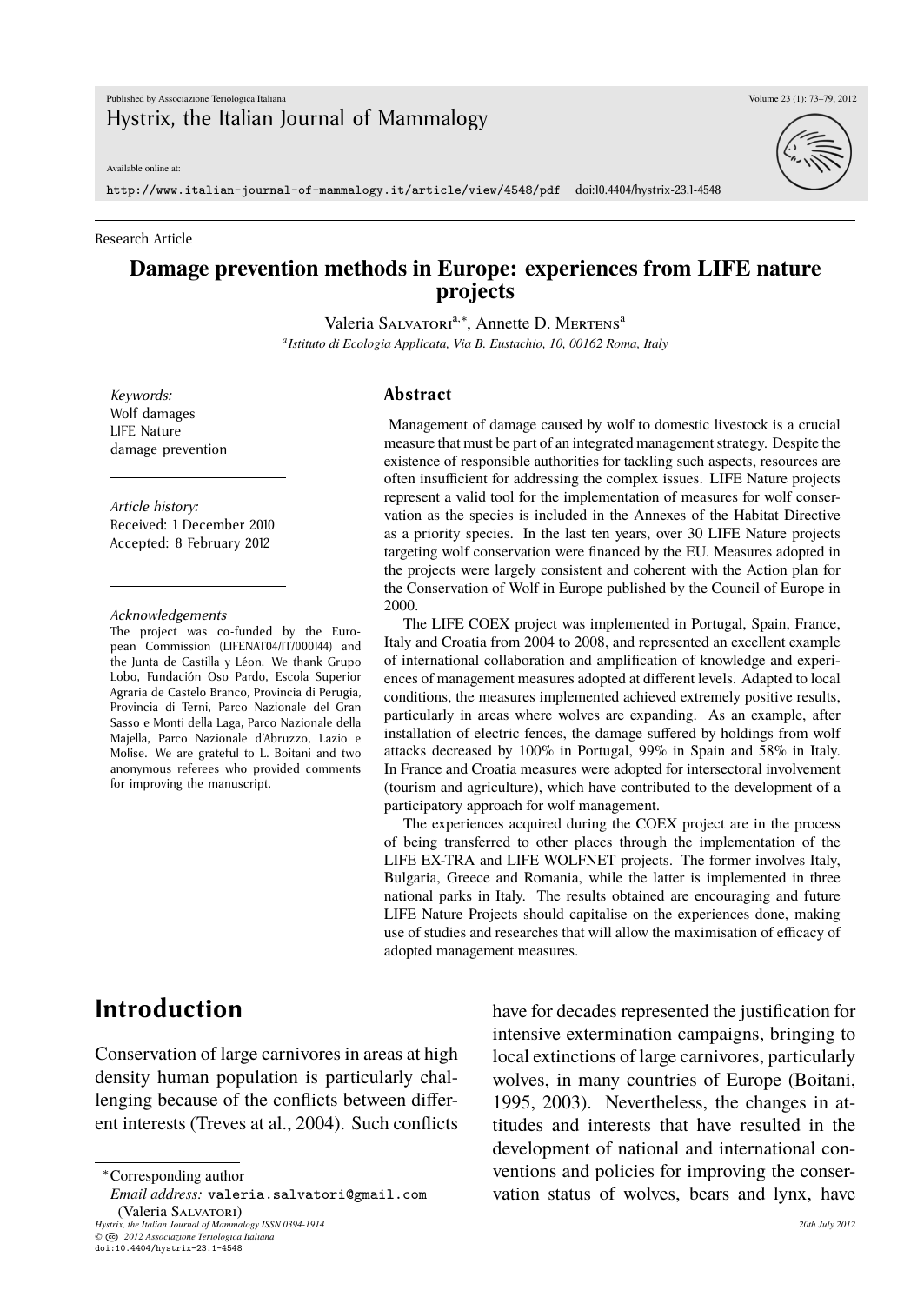contributed to the increase of population and extent of occurrence of these carnivores. Above all the EC Directive 92/43/EEC (Habitats Directive) that lists the three species in the annexes as species whose conservation requires the designation of special areas of conservation (Annex II) and which need strict protection (Annex IV). This directive must be implemented by all members of the European Union through the development of national legislation.

In order to assist the member States in the implementation of the Habitats Directive, the European Commission has developed the LIFE programme (*L'Instrument Financier pour l'Environnement*), which allows the development of projects aimed at conserving habitats and species in its *Nature* brand (http://ec.europa.eu/ environment/life/). The LIFE instrument started in 1992 and its fourth cycle is planned to end in 2013. Its main aim is to provide funds for the implementation of management measures coherent with the Habitats Directive, and it has been generously used for the conservation of wolf.

The implementation of national environmental policies and the raise of social environmental movements, together with the general abandonment of rural areas that has allowed the regeneration of natural vegetation and forests, has allowed the increase of small populations of carnivores that survived in some countries, leading to subsequent expansion of their distribution ranges (Falcucci et al., 2007, 2008). Such increase in density and extent of occurrence of wolves is most often associated to increasing conflicts with human activities on the land, particularly in areas where the wolf has been absent for decades and has made a comeback, occupying ranges where people have lost the habit to protect their domestic animals.

The strategies for conservation of large carnivores in Europe necessarily include tools for mitigating the conflicts with agricultural practices, particularly livestock husbandry (Boitani, 2000; Breitenmoser et al., 2000; Swenson et al., 2000). Mitigating measures include the adoption of tools for (i) preventing damages (Linnell et al., 1996) and (ii) compensating for damages suffered (Giannuzzi-Savelli et al., 1997). These should be associated to information campaigns and the improvement of agricultural practices that include at least the protection of newborn in stalls, as well as an improved land use planning that considers the risk of attacks to flocks left in pasturelands where carnivores are known to exist. While damage preventive tools adopt a pro-active approach and require a high level of responsibility and collaboration with livestock owners and shepherds, damage compensation is a re-active approach that is to be considered a short-term solution to a damage suffered (Antonelli et al., 2005; Breitenmoser, 1998). Thus, the policies that encourage the adoption of measures for preventing predators' damage should be preferred by national and local authorities. Given that the presence of wolves and other wildlife has an impact on the agricultural production in rural areas, some instruments have been envisaged within the agricultural policy that also contribute to the minimisation of such losses. In fact some regional administrations in Italy include subsidies for purchasing electric fences and dogs to protect livestock as part of the rural development funds for agriculture. This represents a recent approach to the more traditional one of compensating for damages suffered (without any prevention), associated with much discontent among both the ones who suffer the damage, as they never receive as much as they think they deserve, and the paying authorities who see no collaboration from the public (at least in S-European countries). These approaches are also often supported by non-structured programmes for monitoring damage occurrence, presence of carnivores, and agricultural methods used, often stemming from short-time projects which receive funds for only few years, and which do not allow a systematic monitoring of damage consistence and the efficacy of damage prevention tools in relation to carnivores presence.

From the available database of the EC, the number of LIFE projects targeting wolf in Europe between 1999 and 2008 is over 30. Most of them were focused on the mitigation of conflicts with domestic animals, namely minimisation of damages to livestock, associated to more or less intensive public awareness campaigns (Caporioni and Teofili, 2005). The measures used in all projects are the provision of livestock guarding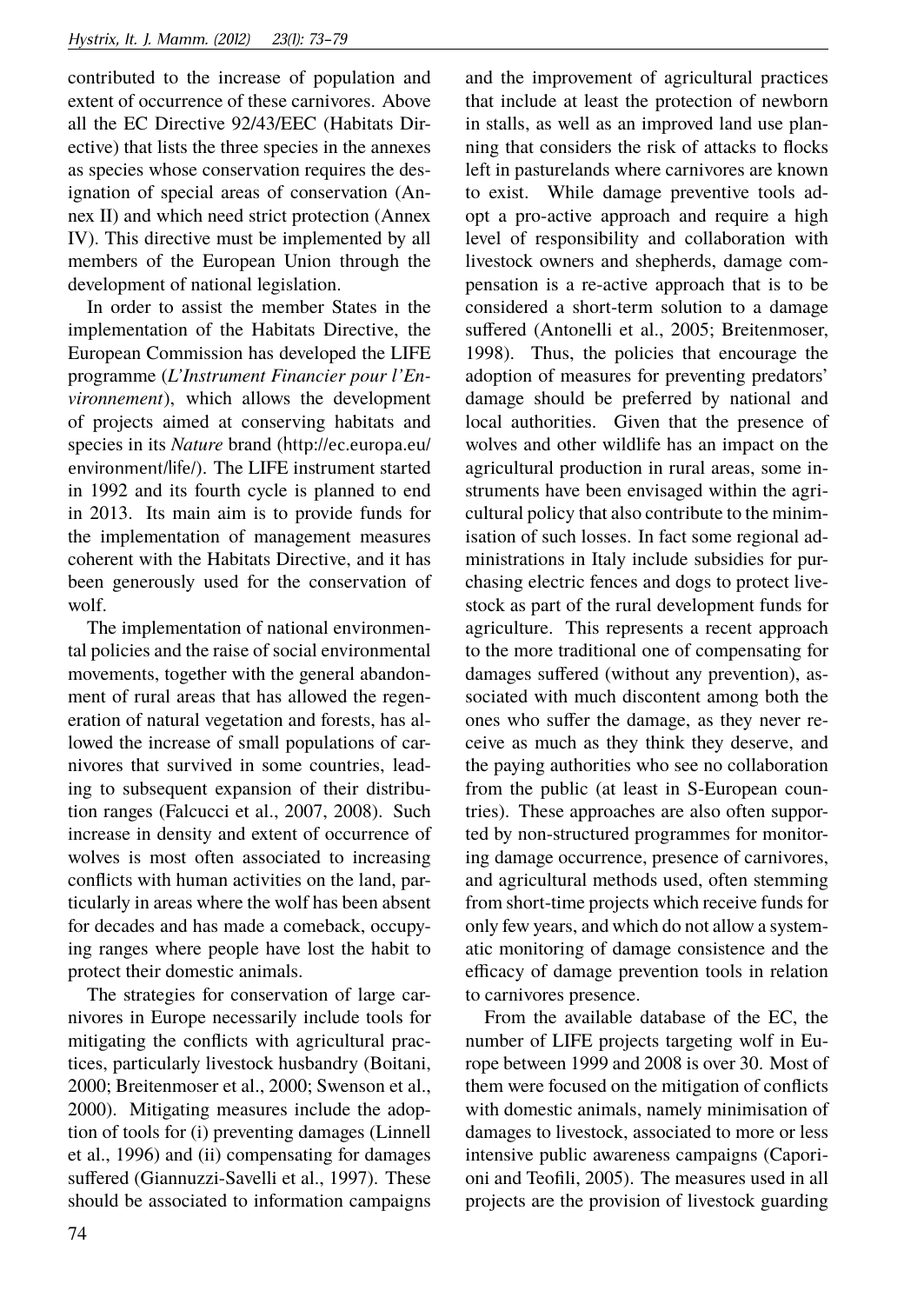The LIFE COEX project *"Improving coexistence between large carnivores and agriculture in S-Europe"* started in 2004 and represented an international experience for coordinating activities aimed at mitigating conflicts that the presence of wolves and bears posed on the project areas. The project was developed during four years in different areas in Portugal, Spain, France, Italy and Croatia. It included a total of 18 partners in the five countries, and received co-financing form the Government of Castilla y Léon. The project stemmed from the baseline experience of authorities in the five countries, that appeared to have similar agricultural practices and having to tackle similar socio-economic issues associated to the conservation of wolf and bear. Particularly, with the exception of Croatia, all the project countries experience problems caused by the presence of wolves and bears in areas where they had disappeared for many decades and which are now used for agricultural practices, thus leading the rural communities living of livestock raising and agriculture to abandon some of the traditional practices used for protecting livestock from predator's attacks. The aim of the project was to implement practices for minimizing such conflicts and amplifying the experience gained through exchange of information and results.

# **Methods**

In its preparatory phase the LIFE COEX project included the estimation of presence of wolves and bears in the project areas through snow tracking, induced wolf howling, direct observations and DNA analyses; the evaluation of the knowledge basis of the local communities through a set of structured face-to-face questionnaires; the evaluation of damages suffered in the past and the establishment of partnerships with local livestock producers who agreed to participate to the project.

## **Damage prevention tools**

The core of the project was represented by activities to encourage the use of livestock and orchard protection devices and livestock guarding dogs in order to prevent damages from wolves and bears. The criteria

used for selecting the beneficiaries of such measures were: (i) damage suffered in the past, (ii) importance of agricultural practices in their livelihood, (iii) flock size and presence of livestock guarding dogs. These measurable criteria were associated to nonmeasurable ones such as the availability to take part to the project and the trustful relationship established with project staff that allowed an evaluation of the correct use of the measures adopted.

## **Electric fences**

Different kinds of electric fences were installed, according to the needs of eventual beneficiaries, the kind and size of the stock owned and the places where the fences would have been set up. As a general approach, wire and net fences were used, with a battery and a solar panel for charging. Their length and number of wires were variable, according to the size of the flock and the items to be protected (fighting bulls, cattle, goats, sheep, bee-hives, orchards), ranging from 3 to 6 electric wires, or mesh nets of 50 m modules. Height ranged from 100 to 135 cm above the ground. Constant assistance was provided to the beneficiaries of the fences, in order to ensure the correct use and the material integrity. Regular visits and phone contact were maintained with the raisers, and the project staff intervened whenever a problem was expressed by the raiser. The amount of damage cause by carnivores in the holdings that installed the fences before and after the installation was recorded.

## **Livestock guarding dogs**

Different breeds of livestock guarding dogs were selected, according to local traditional breeds. Dogs were given in Portugal, Spain and Italy. The dogs were selected according to parameters that could be assessed in the known parent dogs (Coppinger and Coppinger, 1980): absence of aggressive behaviour, good working behaviour, absence of infections and malformations, morphological characteristics. One or two dogs were given to each selected holding. The dogs were integrated in the flocks during their socialization period, that ranges from 6 to 14-16 weeks of age (Coppinger and Schneider, 1995; Scott and Fuller, 1965). The two years after a dog was assigned, were used to monitor the dog behaviour through observational studies and for visiting the holdings in order to assist the new owner in veterinary cares and correcting any eventual misbehaviour of the dog. During the last trimester of the project surveys were undertaken in order to assess the owner satisfaction and the amount of damage suffered since the dog was present in the holding.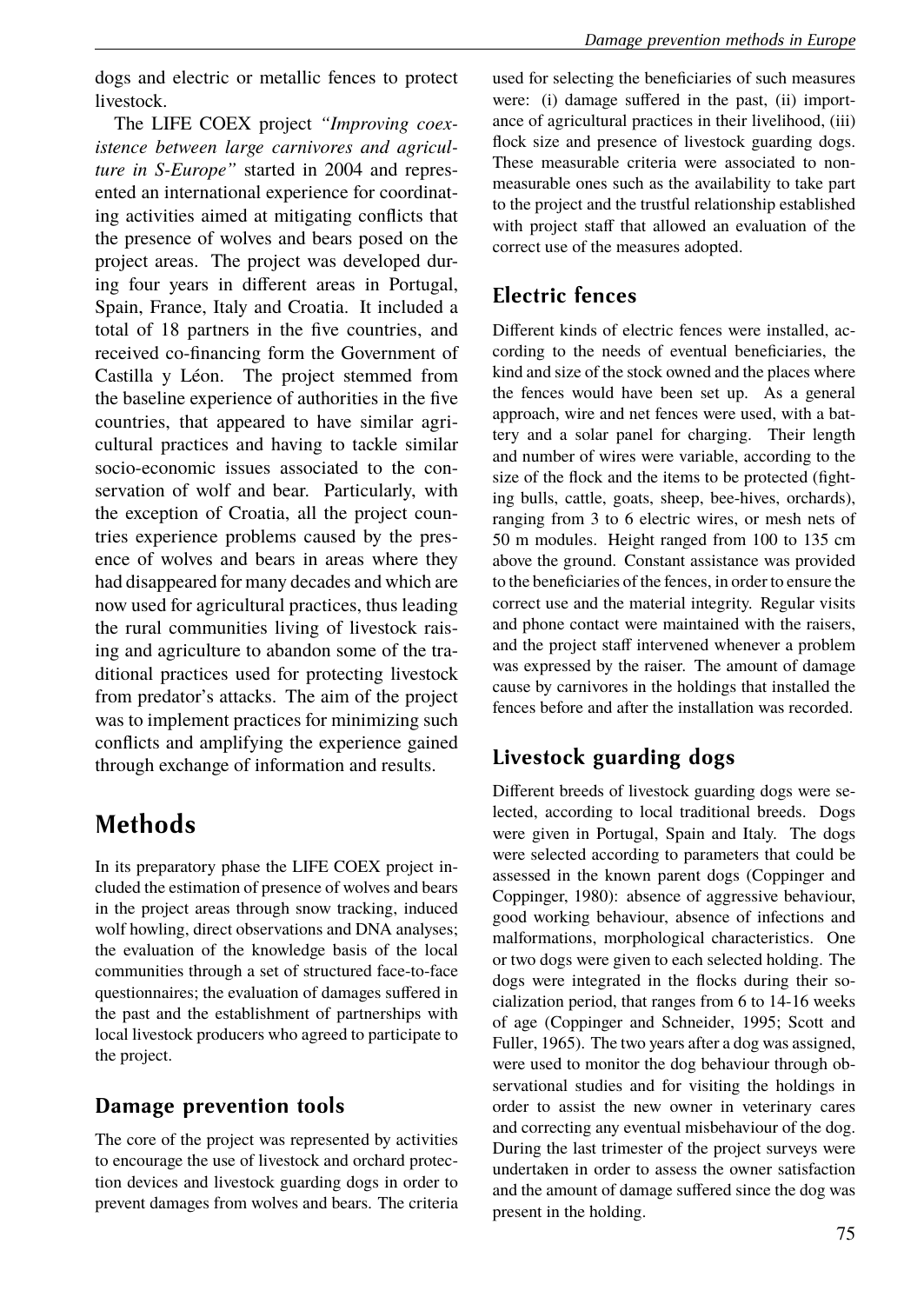### **Satisfaction of beneficiaries**

All the holdings that received dogs and/or fences in Spain and Portugal were interviewed for assessing their degree of satisfaction. In Italy a sample representing 32.6% of the holdings in the project areas  $(n = 78)$  were interviewed. The interviews were semistructured with multiple choice options that allowed a quantification of the replies on a 5 degree scale (Kellert, 1986).

## **Results and discussion**

#### **Electric fences**

A total of 290 electric fences were set up during the project, of which 207 for protecting holdings against wolf attacks. All but ten were mobile electric fences aimed at protecting sheep, while the ten fixed ones where set up for cattle (and one for bull-fighting calves).

In Portugal the effectiveness of the fences was 100%, with none of the holding where domestic animals were protected by fences (total  $n = 10$ ) having suffered any additional damage. During the period 2000-2006, prior to the installation of the fences, the holdings experienced 6.6 attacks per year. With the fences they had no further attack. In Spain we registered a decrease in frequency of attacks of 98.3%, with 99% reduction of livestock killed or injured (total holdings with electric fences installed,  $n = 30$ ). In Italy no attacks were reported to orchards or beehives protected by the fences, while only in 5 cases livestock was attacked while confined in the fence. It must be mentioned that in all these cases some technical problem had existed in the fence (not properly charged, posts fallen down, etc.). On average, the amount of domestic livestock damaged by wolves decreased by 57.8% in Italian holdings where electric fences were set up  $(n = 239)$ , but this datum should be taken with caution, as some of the holdings are large and do not keep all the animals inside the fence. In Croatia the effectiveness of the fences was 100% as no attacks were reported after their installation ( $n = 11$ ).

### **Livestock guarding dogs**

A total of 245 dogs were given to 148 holdings during the first two years of the project. In Portugal a total of 92 dogs were given to 64 holdings. In Spain 75 dogs were given to 42 holdings (15 holdings received 1 dog, and 30 holdings received 2 dogs). In Italy 78 dogs were given (23 holdings received 1 dog, 23 holdings received 2 dogs, and 3 holdings received 3 dogs). The results report a decrease in the damage suffered of 27% in Portugal (average annual animals killed before the dog:  $n = 11.1$  and after the dog:  $n = 6.4$ ), and  $65\%$  in Spain (average yearly frequency of animals killed-injured per holding before the dog:  $n = 15.1$  and after the dog:  $n = 5.3$ ) in holdings where dogs were not present before the project started. No specific results from Italy are available as the dogs were always associated to other dogs (taken by the livestock owner independently) or with fences. The presence of project staff was constant throughout the project duration, as the dogs usually took few years before they became effective against damage prevention and the new owners perceived them as an additional burden to their workload. Assistance provided ranged from veterinary care to provision of dog food for the first year of dog life, as well as re-location of dogs that were incompatible with a specific holding.

#### **Satisfaction of beneficiaries**

Satisfaction of the new dog owners in Italy was very high, with 72-90% of the holders interviewed declaring to be very satisfied with the dogs.

The satisfaction of holding owners where fences were installed was positive in 85.2% of the interviewed sample, declaring that the fences were easy to use and manage, provided security at night and were effective also against other predators than wolf. All the holdings in Portugal and Spain expressed their degree of satisfaction as Very satisfied. Particularly, in Spain and Portugal some of the shepherds declared the presence of the fences correctly functioning allowed them not to sleep in the field overnight, thus increasing their quality of life.

The cost/effectiveness ratio of dogs was as-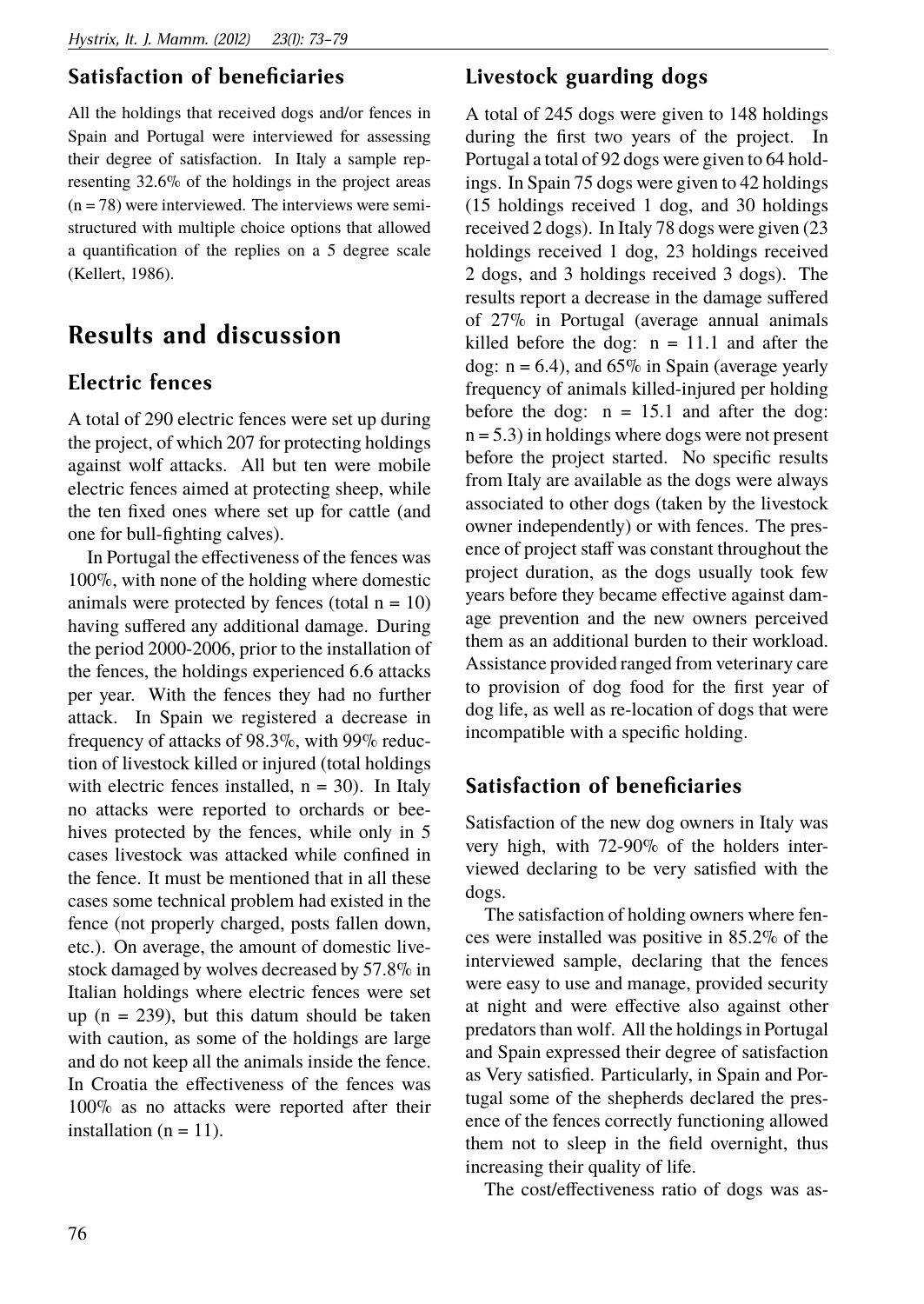sessed in Portugal and an estimate of the annual maintenance expenses (including food, vaccinations, dewormings and annual registry) varied from 140 $\in$  to 330 $\in$ . If an estimate of the expenses with occasional veterinary care, corresponding to urgent treatments, is also included, this value increased in an order of  $250-500 \in$ .

To be cost-effective one year after reaching adulthood (i.e. 16 months after integration) a LGD must cause a reduction in damage of at least  $520 \in$ . In 37% of the studied flocks (n = 57) the use of LGD saved more than  $520 \in \mathbb{R}$  in the year after the dog reached adulthood. In these flocks where predation impact was medium to high the use of LGD was profitable and savings could reach  $1445\epsilon$ . This was not true in those 43% cases where predation was low (less than 7 animals per year), where there was no reduction in the number of damage  $(9\%)$  or where there was an increase  $(11\%)$ . In those cases where savings are low the expenses with the dogs can only be paid after three to four years. Nevertheless an important aspect to take into account in this case is the high mortality rate of LGD namely in the first two years of life. This will reduce their economic efficiency, since it means acquiring and raising another pup.

#### **Other activities**

Other management activities, that were undertaken for contributing to the minimisation of conflicts between carnivore presence and human activities, addressed aspects indirectly linked to the presence of wolves, but that had an effect on the local communities who shared the environment with them. Ecotourism activities in the French Pyrenees, in Croatia, in Italy and in Portugal were supported through the test of eco-tours, the development of a brand for local products, and, most importantly, the revision of policies regulating compensation for damages.

Within the latter activity we developed an open source software that allowed the easy and quick management of the compensation paperwork. This was installed in Majella National Park and became functional during the last year of the project. The system networks all the relevant authorities (Park Administration, Sanitary Services, Forestry offices) involved in the procedure for damage compensation, without need of several visits to the holding damaged (it is only visited once immediately after declaration of damage). It applies a hierarchical permission system that allows each authority to check details under its responsibility and pass the procedure to the following authority. This has led to 60% decrease of time lag between damage occurrence and damage compensation, increasing trustfulness and support from the livestock owners to the relevant authorities.

The software is certainly a useful tool that allowed (i) coordinated and consistent assessment of the damage caused by predators, and (ii) significant reduction of time for obtaining the compensation. Nevertheless the policies for damage management were revised in order to make compensation conditional to the presence of damage prevention measures actively used in the holding. This is a crucial aspect to be considered as it raises the level of responsibility among livestock owners, who certainly need to be assisted while directly dealing with the presence of predators.

## **Conclusion and way forward**

Notwithstanding the improvement of conditions and procedures for damage management, we generally detected a very low degree of tolerance towards the damage caused by wolves and bears. The damage suffered by rural dwellers is often emotional rather than economic, and the payment of money for compensating such damage is not perceived as being enough for tolerating the losses incurred. The most commonly declared condition by the holding owners visited was one where they felt a complete lack of assistance from the local authorities and perceived the latter were giving priority to wildlife conservation rather than assisting them in improving their own livelihood.

Livestock owners often use wolf as a scapegoat for demonstrating their disagreement with the local and national policies, which is an extremely dangerous process for the conservation of wildlife in general.

We learned that early cooperation and constant assistance are key factors for building a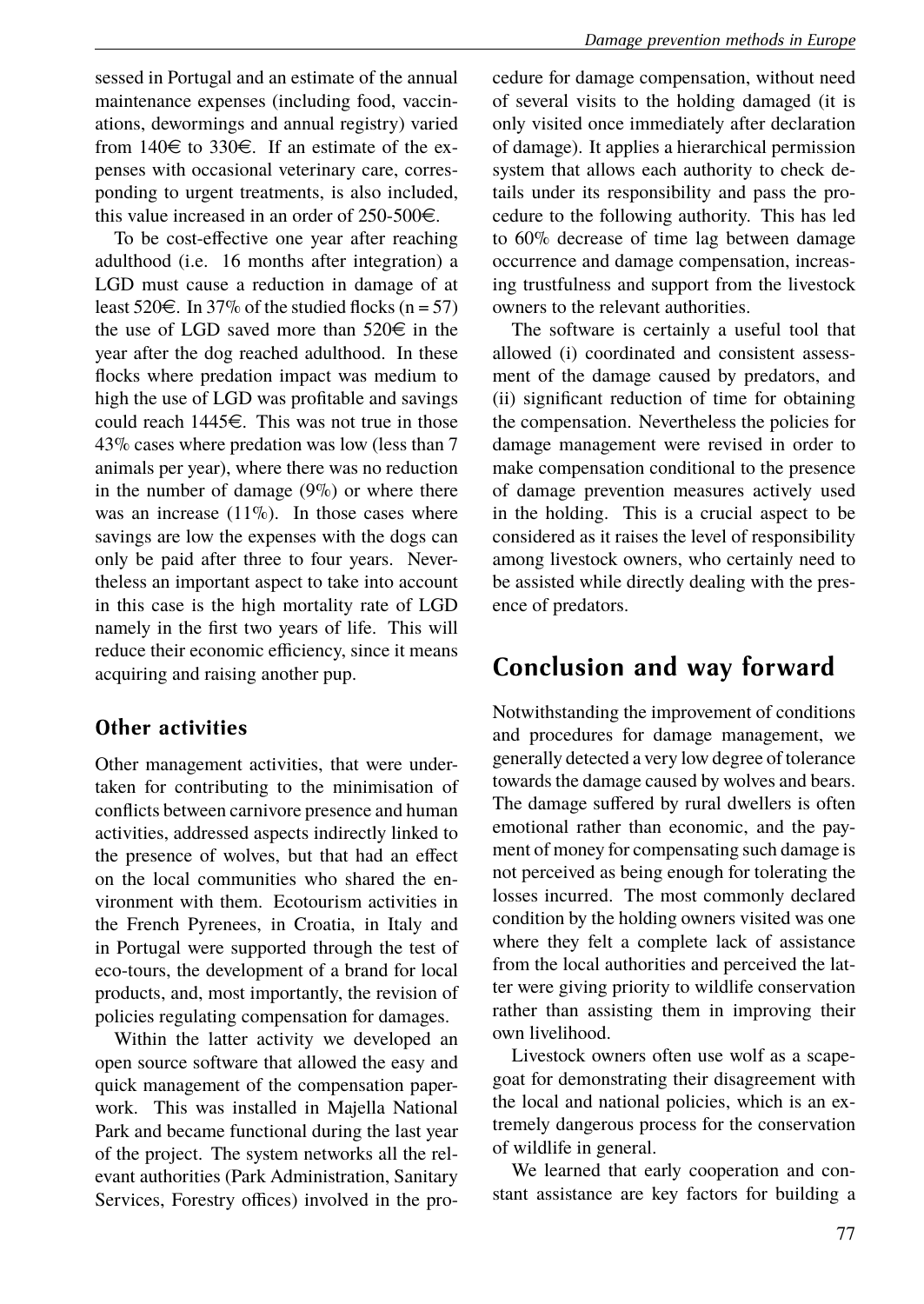trustful relationship with livestock owners. Also these professional groups should be assisted, either economically or physically, in testing new devices and measures for damage prevention, as they seldom are aware of the available tools and sometimes lack of economic resources for acquiring them.

The experiences acquired throughout the LIFE COEX project are being amplified and transferred to other local administrations through two ongoing LIFE projects: EX-TRA *"Improving the conditions for large carnivore conservation: a transfer of best practices"*, and WOLFNET *"Development of coordinated protection measures for wolf in the Apennines"*.

LIFE EX-TRA is a four-year project started in 2009 and coordinated by the Gran Sasso Monti della Laga National Park, and includes the adoption of measures for damage prevention and management in Italy, Greece, Romania and Bulgaria. The core of the project is social-oriented, with a high level of attention paid to the understanding of needs and expectations of relevant stakeholders and the implementation of negotiation meetings where the main conflicts with these people shall be addressed.

LIFE WOLFNET also started in 2009 and will last for four years. It is coordinated by the Majella National Park and includes activities for improving the management of damage caused by wolves in Italy. The project focuses on procedures for damage assessment and management, as well as reduction of sanitary risk for wolf and livestock. Within WOLFNET project the software developed during the LIFE COEX project will be modified and installed in Pollino National Park and Foreste Casentinesi National Park, in central and southern Italy.

### **Lessons learned**

- Prevention of damage has higher probability to be a long-term solution of conflicts between wolf and humans than just compensation of damages suffered.
- Livestock guarding dogs require a con-

siderable investment and assistance for at least the first two years of pup life and it is worth only for holdings that suffered considerable damage in the past.

- Electric fences are welcome by livestock owners but their correct use should be monitored constantly.
- The damage suffered is most often emotional rather than economic, and protected species might be used for attracting the attention of the local authorities onto problems more strongly affecting the professional groups (e.g. hard working conditions).
- Involvement of livestock owners should be undertaken at early stages when projects are started, in order to obtain their support.
- The responsible authorities should carry the burden of assisting livestock owners in testing and adopting new measures for damage prevention, prioritising such approach to the one of compensating for occurred damage.

## **References**

- Antonelli F., Giannuzzi-Savelli B., Boitani L., 2005. Role of financial support to the livestock sector in the conflicts with wild carnivores. In: Ciucci P., Teofili C., Boitani L. (Eds.). Grandi Carnivori e Zootecnia tra conflitto e coesistenza. Biol. Cons. Fauna 115: 64–73.
- Boitani L., 1995. Ecological and cultural diversities in the evolution of wolf-human relationships In: Carbyn L., Fritts S.H., Seip D. (Eds.). Ecology and conservation of wolves in a changing world. 3–11. Circumpolar Institute Occasional Pub. 35, Edmonton, Canada.
- Boitani L., 2000. Action Plan for the conservation of wolves (*Canis lupus*) in Europe. Nature and Environment 113. Council of Europe Publishing, Strasbourg.
- Boitani L., 2003. Wolf conservation and recovery. In: Mech D., Boitani L. (Eds). Wolves: behaviour, ecology and conservation. 317–340. University of Chicago Press, Chicago and London.
- Breitenmoser U., 1998. Large Predators in the Alps: the Fall and Rise of Man's Competitors. Biological Conservation 83(3): 279–289.
- Breitenmoser U., Breitenmoser-Würsten C., Okarma H., Kaphegyi T., Kaphygyi-Wallmann U., Müller U.M., 2000. Action Plan for the conservation of the Eurasian Lynx (*Lynx lynx*) in Europe. Nature and Environment 112. Council of Europe Publishing, Strasbourg.
- Caporioni M., Teofili C., 2005. Conflitti tra carnivori e zootecnia, indagine sull'utilizzo dei sistemi di prevenzione dei danni nei progetti LIFE. In: Ciucci P., Teofili